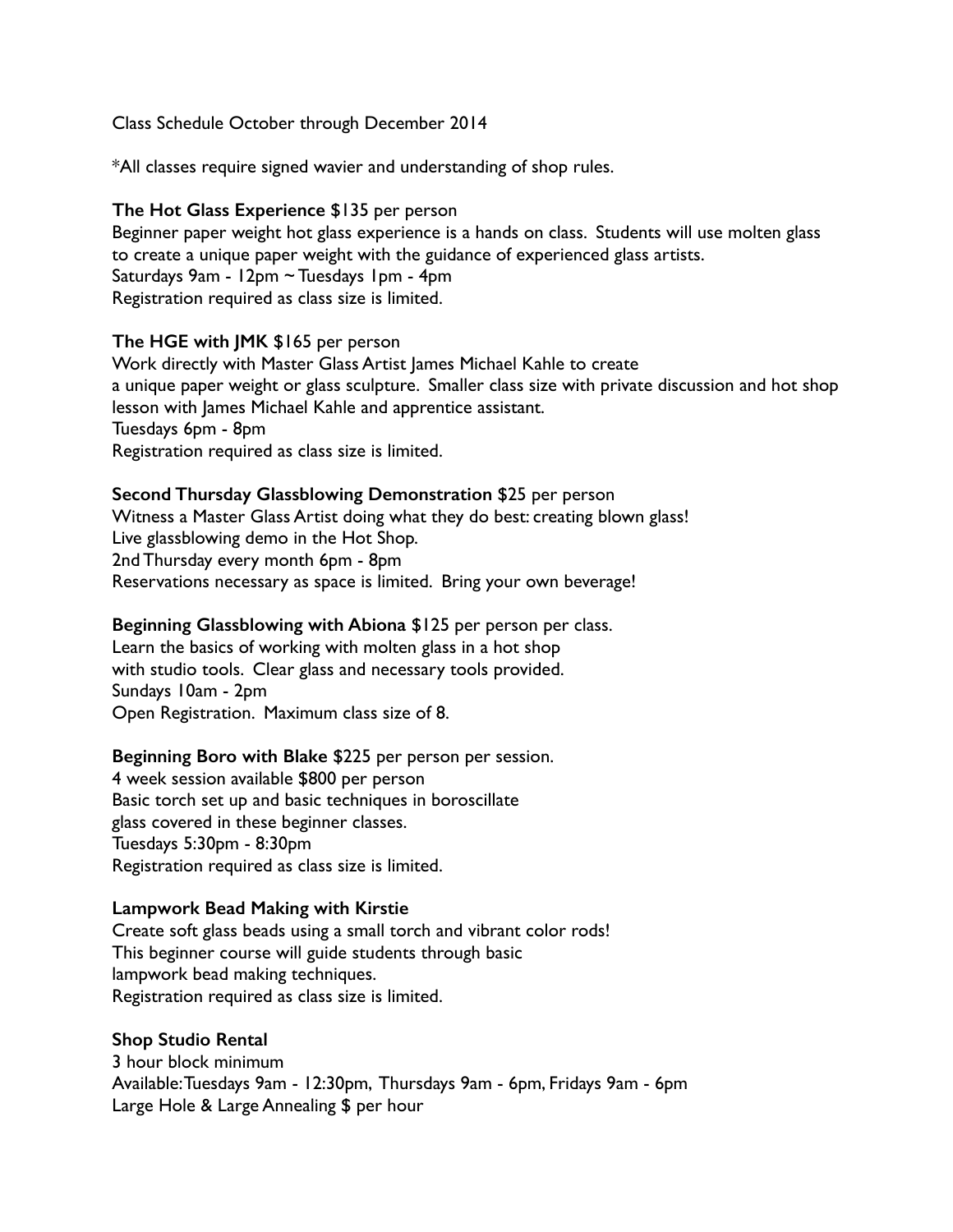Small Hole & Small Annealing \$ per hour Clear glass, bench, select tools, blowpipes & pontils, and marver included.

### **Private Lessons - Individual Instruction**

\$ per hr with James Kahle \$ per hr with Abiona \$ per hr with &Co Artist Private lessons are scheduled in 3 hour blocks minimum. Pre-Registration required.

**Also Available: Private Group Hands On Private Group Demonstrations Private Group Shop Rental**  If you are interested in bringing your group in for a hot fun event; call for additional information & scheduling availability.

## **One Day Work Shops**

2nd / 4th Sundays\* 2:30pm - 4:30pm \*schedule varies: see calendar for specific workshop schedule. ~Bubble Paper Weight ~Pulled Flower ~Ornament ~Pressed Heart ~Pumpkins ~Open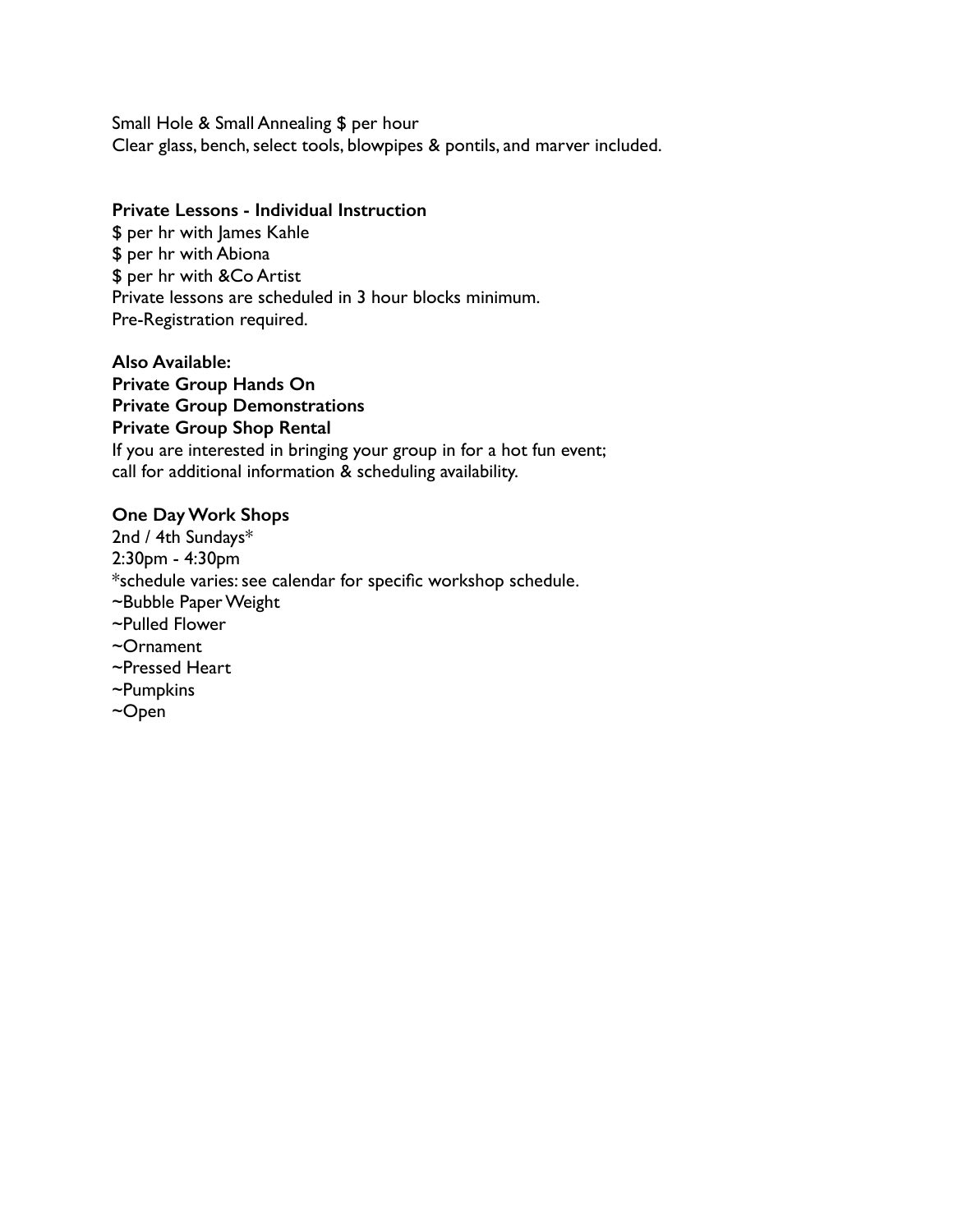# **THE GLASS**

Find creations from many glass artists at the Gallery of Glass by James Michael & Co. 22 plus "& Co. Artists" work and create in the on site hot shop studio. A lot of their work can be found for sale in the gallery. More blow glass creations can be found for sale on the website: [www.glassbyjm.com](http://www.glassbyjm.com)

# **Custom Creations**

Want the one of a kind blown glass sink, a vibrant custom glass light fixture to match, with a whimsical large wall platter adorning the space you call home? We can do that. Have an idea for custom glass you would like to have commissioned for your home, office, garden or outside space? Please feel free to contact us with your custom ideas! Creating glass art large and small is what we love to do!

## **Everlasting Memorial**

James Kahle will encase cremation remains in beautiful crystal glass, creating an everlasting memorial.

## **Wedding Crystals & Special Orders**

Add a beautiful touch to your wedding with mixing crystals at your ceremony! After joining the crystals, return them so they can be forever forged into a beautiful glass sculpture or vessel. Many crystal colors available. Additional information available.

Special order, create or have your wedding party create beautiful glass. Unique one of a kind wedding party gifts are sure to please everyone! Additional information available.

## **Live Feed & Follow Up Auction**

Watch our artists create glass live in the hot shop via live webcam feed. After annealing glass will be auctioned off. \*Coming soon to our website.